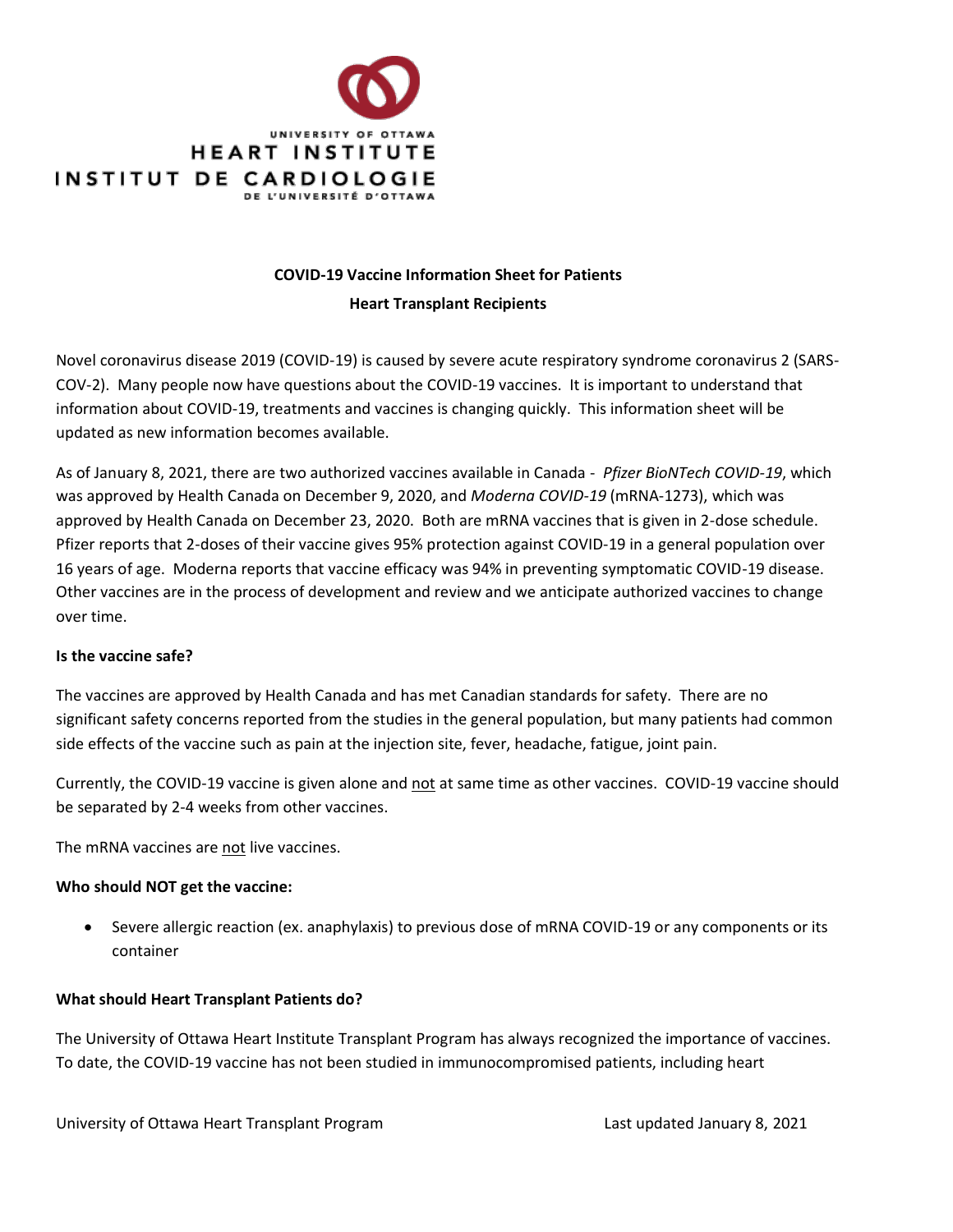transplant patients. We do not yet have data on efficacy and safety in transplant patients. However, expert opinion is that most transplant patients can receive the vaccine when it becomes available to them.

The National Advisory Committee on Immunizations in Canada (NACI) highlights that the vaccine was not studied in immunocompromised or transplant patients. NACI suggests the vaccine can be given on a case-bycase basis if benefits of vaccine (preventing infection) outweigh the possible risks of vaccine side effects. The Ministry of Health in Ontario has recommended that those who are immunosuppressed may choose to receive the vaccine after informed consent. Specifically, that patients understand that there is insufficient evidence for use of the vaccine and that it may not be as effective.

The Canadian Society of Transplantation (CST), The American Society of Transplantation (AST) and the International Society for Heart and Lung Transplantation (ISHLT) have advised this vaccine **can be given to transplant patients** but recognize that we do not know if it will work as well in transplant patients.

If patients give informed consent, we suggest

### **Post-Transplant Patients**

Receive the COVID-19 vaccine starting >1 month after transplant

Receive the COVID-19 vaccine >1 month after you have been treated for rejection

### **Pre-Transplant Patients**

Optimal timing for COVID-19 vaccine is to complete 2 doses by 2 weeks before transplant

If you go for transplant before  $2<sup>nd</sup>$  dose of the vaccine, we will complete the vaccine series starting 1- month post-transplant

If you are on other medications that lower your immune system, please ask about when you should get the vaccine.

*Please ensure you keep track of which vaccine you get and the dates of both doses. We will collect this information for your health records. If you experience any side effects from the vaccine, please let our team know.*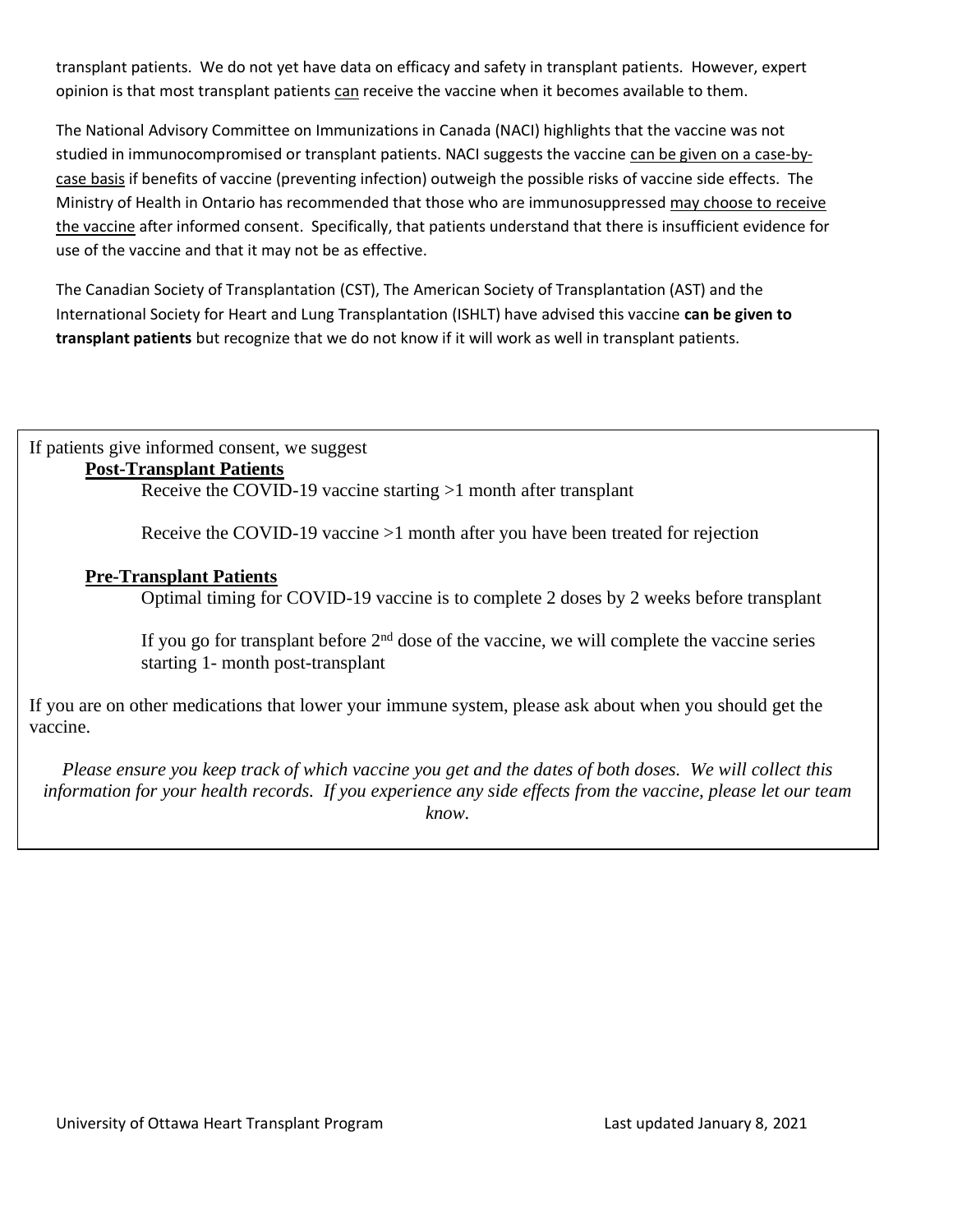Since we do not yet know how well this vaccine will work in transplant patients, you still need to be vigilant about protecting yourself from exposures. Please continue use of face masks, hand hygiene and physical distancing. We encourage that household and close contacts of our patients get vaccinated against COVID-19 when the vaccine becomes available. We recommend that you and your household get the influenza vaccine and ask our team about our routine vaccines if you are not up to date.

# **Please continue to use of face masks, frequent hand hygiene and physical distancing even if you got the COVID-19 vaccine**.

*Please note, there are studies about COVID-19 being done at UOHI and TOH, please consider participating and let your health care team know if you are interested.*